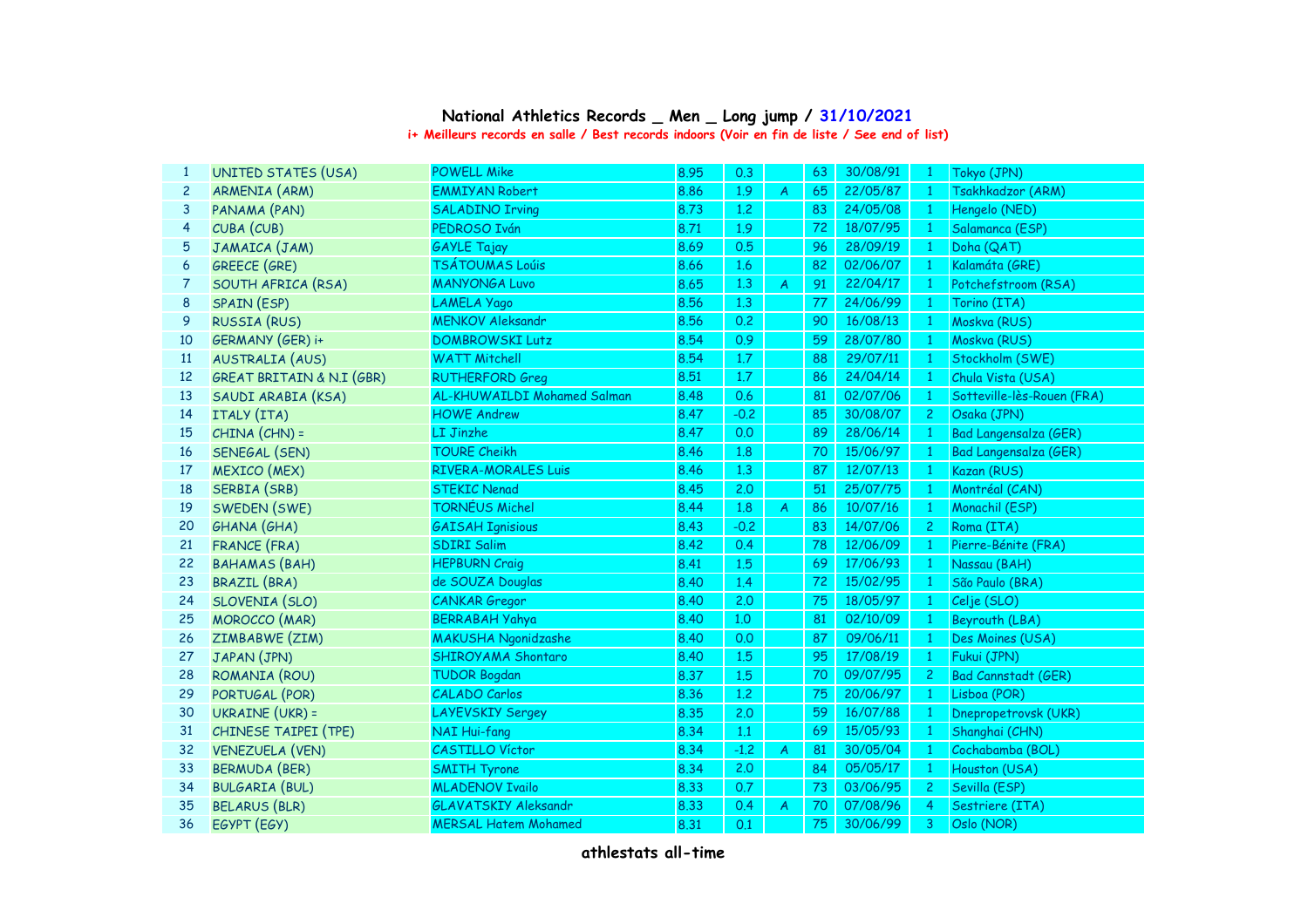| 37 | CAYMAN ISLANDS (CAY)      | STREETE-THOMPSON Kareem          | 8.31 |        |                           | 73 | 01/07/00 | $\mathbf{2}$   | <b>Bad Langensalza (GER)</b> |
|----|---------------------------|----------------------------------|------|--------|---------------------------|----|----------|----------------|------------------------------|
| 38 | CZECH REPUBLIC (CZE)      | <b>JUŠKA Radek</b>               | 8.31 | 1.4    |                           | 93 | 27/08/17 | 1q1            | Taipei City (TPE)            |
| 39 | <b>HUNGARY (HUN)</b>      | <b>SZALMA Laszlo</b>             | 8.30 | 1.8    |                           | 57 | 07/07/85 | $1 -$          | <b>Budapest (HUN)</b>        |
| 40 | <b>AUSTRIA (AUT)</b>      | <b>STEINER Andreas</b>           | 8.30 | 2.0    |                           | 64 | 04/07/88 | $\mathbf{1}$   | Innsbruck (AUT)              |
| 41 | NETHERLANDS (NED)         | <b>GAISAH Ignisious</b>          | 8.29 | 0.4    |                           | 83 | 16/08/13 | $\overline{c}$ | Moskva (RUS)                 |
| 42 | POLAND (POL)              | <b>MARCINISZYN Grzegorz</b>      | 8.28 | 0.8    |                           | 77 | 14/07/01 | $\mathbf{1}$   | Malles Venosta (ITA)         |
| 43 | MAURITIUS (MRI)           | <b>CHIMIER Jonathan</b>          | 8.28 | 0.0    |                           | 82 | 24/08/04 | 1q2            | Athína (GRE)                 |
| 44 | CANADA (CAN)              | <b>WARNER Damian</b>             | 8.28 | 1.2    |                           | 89 | 29/05/21 | $\mathsf D$    | Götzis (AUT)                 |
| 45 | NIGERIA (NGR)             | ALLI Yusuf                       | 8.27 | $-0.4$ |                           | 60 | 08/08/89 | $\mathbf{1}$   | Lagos (NGR)                  |
| 46 | SWITZERLAND (SUI)         | <b>FIVAZ Julien</b>              | 8.27 | 1.3    |                           | 79 | 02/08/03 | $\mathbf{1}$   | Ebensee (AUT)                |
| 47 | <b>BOTSWANA (BOT)</b>     | <b>GARENAMOTSE Gable</b>         | 8.27 | 0.9    |                           | 77 | 20/08/06 | $\bullet$      | Rhede (GER)                  |
| 48 | FINLAND (FIN)             | <b>PULLI Kristian</b>            | 8.27 | 1.8    |                           | 94 | 11/06/20 | $\mathbf{1}$   | Espoo (FIN)                  |
| 49 | ALGERIA (ALG)             | <b>NIMA Issam</b>                | 8.26 | 0.7    |                           | 79 | 28/07/07 | 3              | Zaragoza (ESP)               |
| 50 | <b>URUGUAY (URU)</b>      | <b>LASA Emiliano</b>             | 8.26 | 0.7    | A                         | 90 | 05/06/18 | -1             | Cochabamba (BOL)             |
| 51 | INDIA (IND)               | <b>SREESHANKAR M</b>             | 8.26 | 0.3    |                           | 99 | 16/03/21 | $\mathbf{1}$   | Patiala (IND)                |
| 52 | MOLDAVA (MDA)             | PODGAINYI Sergey                 | 8.25 | 1.6    |                           | 63 | 18/08/90 | $\mathbf{1}$   | Kishinyev (MDA)              |
| 53 | <b>BELGIUM (BEL)</b>      | <b>NIJS Erick</b>                | 8.25 | 0.2    |                           | 73 | 06/07/96 | $\mathbf{1}$   | Hechtel (BEL)                |
| 54 | <b>DENMARK (DEN)</b>      | <b>JENSEN Morten</b>             | 8.25 | 0.5    |                           | 82 | 03/07/05 | $\mathbf{1}$   | Göteborg (SWE)               |
| 55 | TRINIDAD & TOBAGO (TTO)   | <b>WRIGHT Andwuelle</b>          | 8.25 | 0.7    |                           | 97 | 05/07/19 | $\bullet$      | Queretaro (MEX               |
| 56 | NAMIBIA (NAM)             | <b>LOUW Stephan</b>              | 8.24 | 0.4    | A                         | 75 | 12/01/08 | $\mathbf{1}$   | Germiston (RSA)              |
| 57 | GEORGIA (GEO) i+          | <b>KHORAVA Bachana</b>           | 8.24 | 1.3    |                           | 93 | 29/05/21 | $\mathbf{1}$   | Tbilisi (GEO)                |
| 58 | CROATIA (CRO)             | ERGOTIC Siniša                   | 8.23 | 0.0    |                           | 68 | 05/06/02 | $\mathbf{1}$   | Zagreb (CRO)                 |
| 59 | KOREA (SOUTH) (KOR)       | <b>KIM Duk-Hyung</b>             | 8.22 | 0.4    |                           | 85 | 10/06/16 | $\mathbf{1}$   | Ried (GER)                   |
| 60 | PUERTO RICO (PUR)         | <b>WILLIAMS Elmer</b>            | 8.19 |        | $\boldsymbol{\mathsf{A}}$ | 64 | 11/08/89 | $\mathbf{2}$   | Bogotá (COL)                 |
| 61 | TADJIKISTAN (TJK)         | <b>SOKOV Vasiliy</b>             | 8.18 | 1.3    |                           | 68 | 05/07/88 | $\overline{2}$ | Tallinn (EST)                |
| 62 | IRAN (IRI)                | <b>ARZANDEH Mohammad</b>         | 8.17 | 1.3    |                           | 87 | 07/07/12 | $\mathbf{1}$   | Tehran (IRI)                 |
| 63 | KIRZIGHISTAN (KGZ)        | <b>ABBYASOV Shamil</b>           | 8.16 |        |                           | 57 | 02/08/81 | $\mathbf{1}$   | Leningrad (RUS)              |
| 64 | <b>KAZAKHSTAN (KAZ)</b>   | <b>VASILYENKO Sergey</b>         | 8.16 |        |                           | 65 | 18/06/88 | $\mathbf{1}$   | Almaty (KAZ)                 |
| 65 | <b>ECUADOR (ECU)</b>      | <b>CHILA Hugo</b>                | 8.16 | 0.0    | A                         | 87 | 23/11/09 | $\overline{c}$ | Sucre (BOL)                  |
| 66 | <b>ALBANIA (ALB)</b>      | <b>SMAJLAJ Izmir</b>             | 8.16 | 1.7    |                           | 93 | 08/05/21 | $\mathbf{1}$   | Tirane (ALB)                 |
| 67 | LITHUANIA (LTU)           | <b>MYKOLAITIS Povilas</b>        | 8.15 | 0.5    |                           | 83 | 04/06/11 | $\mathbf{1}$   | Kaunas (LTU)                 |
| 68 | <b>SRI LANKA (SRI)</b>    | JAYASIRI W.P.Amila               | 8.15 |        |                           | 92 | 16/08/16 | $\blacksquare$ | Diyagama (SRI)               |
| 69 | <b>QATAR (QAT)</b>        | AL-NUBI Abdulrahman              | 8.13 | 0.9    |                           | 79 | 21/09/03 | Q              | Manila (PHI)                 |
| 70 | <b>KENYA (KEN)</b>        | <b>KATONON Jacob</b>             | 8.12 | 0.2    | A                         | 69 | 23/09/95 | $2^{\circ}$    | Johannesburg (RSA)           |
| 71 | HONG KONG (HKG)           | <b>TAI Chan Ming</b>             | 8.12 | 0.4    | A                         | 95 | 07/05/16 | $\mathbf{1}$   | Hongkong (HKG)               |
| 72 | <b>GUYANA (GUY)</b>       | <b>ARCHIBALD Emanuel Amineke</b> | 8.12 | 1.2    |                           | 94 | 11/05/19 | $\mathbf{1}$   | Kingston (JAM)               |
| 73 | US VIRGIN ISL. (ISV)      | HUNT Leon *                      | 8.11 | 0.4    |                           | 87 | 18/06/11 | $\mathbf{1}$   | Tallahassee (USA)            |
| 74 | <b>UZBEKISTAN (UZB) =</b> | POTOTSKIY Aleksandr              | 8.10 | 1.3    |                           | 71 | 04/06/92 | $\mathbf{2}$   | <b>Bryansk (RUS)</b>         |
| 75 | <b>ESTONIA (EST)</b>      | <b>NOOL Erki</b>                 | 8.10 | 0.3    |                           | 70 | 27/05/95 | D              | Götzis (AUT)                 |
| 76 | PERU (PER)                | <b>McFARLANE Jorge</b>           | 8.10 | 0.7    | A                         | 88 | 23/11/09 | 3              | Sucre (BOL)                  |
|    |                           |                                  |      |        |                           |    |          |                |                              |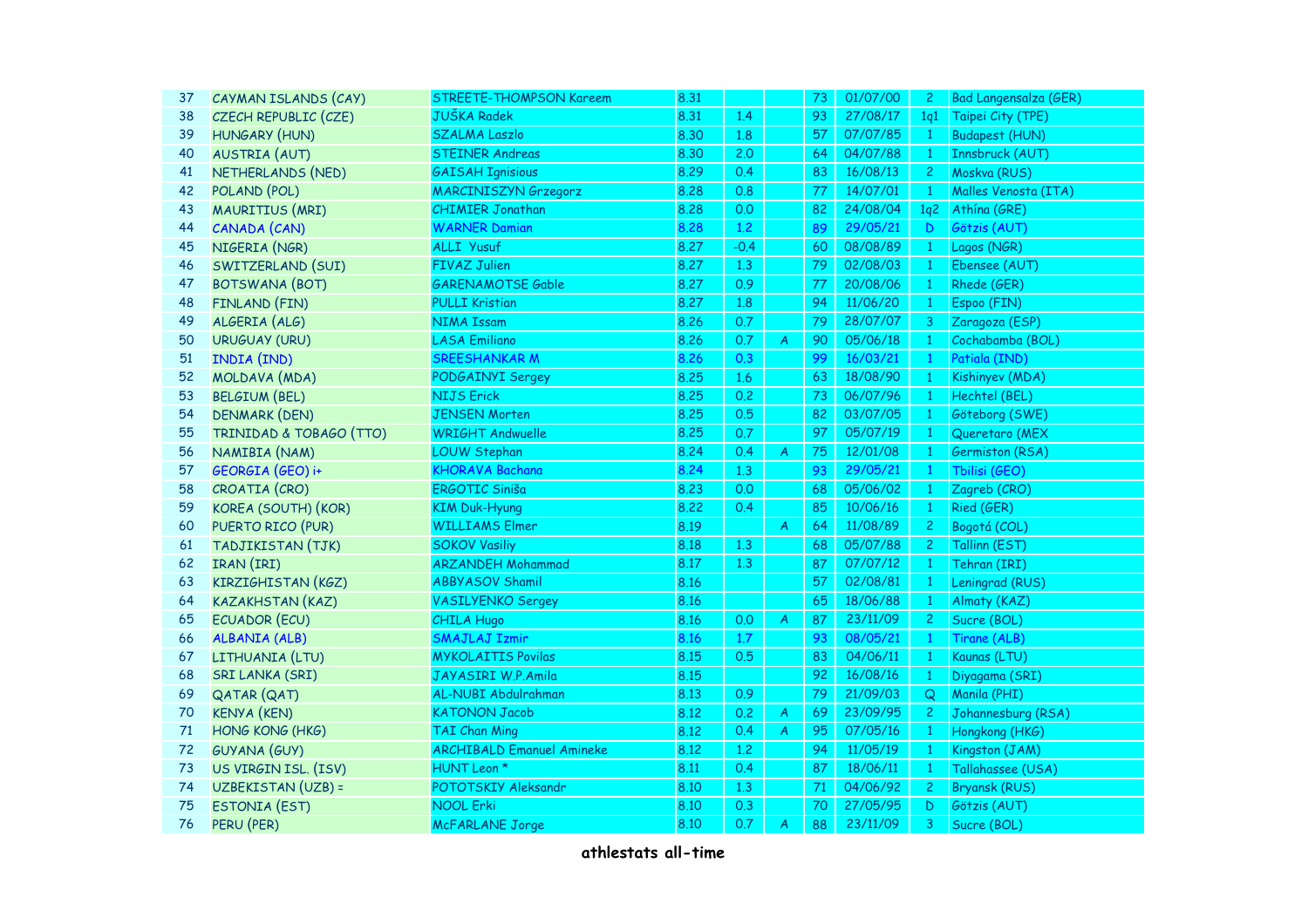| 77  | NORWAY (NOR)                    | <b>KIPLESUND Ingar</b>       | 8.10 | 0.9    |   | 96 | 17/08/19 | $\overline{c}$ | Monachil (ESP)          |
|-----|---------------------------------|------------------------------|------|--------|---|----|----------|----------------|-------------------------|
| 78  | GRENADA (GRN)                   | <b>LICORISH Eugene</b>       | 8.09 |        |   | 64 | 05/05/89 | 1              | Port-of-Spain (TTO)     |
| 79  | INDONESIA (INA)                 | SAPWATURAHMAN Sapwaturrahman | 8.09 | 0.0    |   | 94 | 26/08/18 | 3              | Jakarta (INA)           |
| 80  | TURKEY (TUR) i+                 | <b>YAVAS Mesut</b>           | 8.08 | 0.8    |   | 78 | 24/06/00 | 1              | <b>Istanbul (TUR)</b>   |
| 81  | SAINT VINCENT (VIN)             | <b>LATHAM Clayton</b>        | 8.08 | 1,2    |   | 80 | 29/07/08 |                | Hamburg (USA)           |
| 82  | CHILE (CHI)                     | <b>PINEDA Daniel</b>         | 8.08 | 1.9    |   | 85 | 21/04/12 | -1             | Santiago de Chile (CHI) |
| 83  | LATVIA (LAT) i+                 | <b>MISANS Elvijs</b>         | 8.08 | 1,0    |   | 89 | 12/07/16 | 1              | Saldus (LAT)            |
| 84  | IRELAND (IRL)                   | <b>McDONAGH Ciaran</b>       | 8.07 | 1.4    |   | 76 | 21/08/05 | 1              | La Chaux-de-Fonds (SUI) |
| 85  | DOMINICA (DMA)                  | <b>REGISTE David</b>         | 8.06 | 1.8    | A | 88 | 15/08/14 | 1              | Cd. México (MEX)        |
| 86  | <b>TURKS &amp; CAICOS (TKS)</b> | OTUONYE Ifeanyichukwu        | 8.06 | 1.8    |   | 94 | 09/06/18 | 3              | Chula Vista (USA)       |
| 87  | NEW ZEALAND (NZL)               | <b>THOMAS Robert I</b>       | 8.05 |        |   | 39 | 21/01/68 | 1              | Whangarei (NZL)         |
| 88  | <b>SLOVAK REPUBLIC (SVK)</b>    | <b>SZELI Robert</b>          | 8.05 | 1.7    |   | 65 | 06/07/88 | -1             | <b>Budapest (HUN)</b>   |
| 89  | THAILAND (THA)                  | SUKHASVASTI N. A. Supanara   | 8.05 | 1.3    |   | 92 | 10/07/11 | $\overline{c}$ | Kobe (JPN)              |
| 90  | COLOMBIA (COL)                  | <b>DALMERO Arnovis</b>       | 8.04 | 0.3    |   | 00 | 17/10/21 |                | Guayaquil (ECU)         |
| 91  | AZERBAIJAN (AZE)                | <b>TSEPELYEV Vladimir</b>    | 8.03 |        |   | 56 | 17/09/78 |                | Tbilisi (GEO)           |
| 92  | LIBYA (LBA)                     | <b>BISHTY Mohamed</b>        | 8.03 | 1,3    |   | 57 | 25/05/85 | $\mathbf{1}$   | Chania (GRE)            |
| 93  | CAMEROON (CMR)                  | <b>MAYACK Marcel Richard</b> | 8.03 |        |   | 90 | 02/03/19 | $\mathbf{1}$   | Bafoussam (CMR)         |
| 94  | ANTIGUA (ANT)                   | <b>BENJAMIN Lester</b>       | 8.02 |        |   | 60 | 12/05/84 | $\mathbf{1}$   | Baton Rouge (USA)       |
| 95  | KUWEIT (KUW)                    | AL-HADDAD Saleh Abdelaziz    | 8.02 | $-0.9$ |   | 86 | 05/05/09 | 1              | Al Kuwait (KUW)         |
| 96  | MALAYSIA (MAS)                  | <b>ANURA Andre</b>           | 8.02 | $-0.1$ |   | 99 | 07/12/19 | $\overline{c}$ | New Clark City (PHI)    |
| 97  | TUNISIA (TUN)                   | <b>GALLALI Anis</b>          | 8.01 | 0.3    |   | 72 | 22/08/98 | $\overline{c}$ | Dakar (SEN)             |
| 98  | ICELAND (ISL)                   | <b>MAGNUSSON Jon Arnar</b>   | 8.00 | 2.0    |   | 69 | 26/08/94 | -1             | Reykjavík (ISL)         |
| 99  | <b>BURKINA FASO (BUR) i+</b>    | <b>ZIO</b> Franck            | 8.00 | $-0.3$ |   | 71 | 21/06/98 | $\overline{2}$ | Viry-Châtillon (FRA)    |
| 100 | <b>TOGO (TOG)</b>               | <b>FOLLIGAN Teko</b>         | 8.00 | 0.8    | A | 76 | 15/09/99 | $\overline{c}$ | Johannesburg (RSA)      |
|     | LIBERIA (LBR)                   | <b>KELLEY Cadeau</b>         | 8.00 |        |   | 86 | 17/04/09 |                | Ypsilanti (USA)         |
|     |                                 |                              |      |        |   |    |          |                |                         |
| Ξ   | CHINA (CHN)                     | <b>WANG Jianan</b>           | 8.47 | 0.7    |   | 96 | 17/06/18 |                | Guiyang (CHN)           |

| CHINA (CHN)      | WANG Jianan                  |  |  |                          | $\sqrt{96}$ 17/06/18 1 Guiyang (CHN)                                                |
|------------------|------------------------------|--|--|--------------------------|-------------------------------------------------------------------------------------|
| UKRAINE (UKR)    | <b>SCHURENKO Roman</b>       |  |  | 76 25/07/00 1 Kyiv (UKR) |                                                                                     |
| UZBEKISTAN (UZB) | <b>SARVATSKIY Konstantin</b> |  |  |                          | $\begin{array}{ c c c c c c c c } \hline \end{array}$ 71 11/10/94 3 Hiroshima (JPN) |

\* Unsanctioned competition / Compétition non officielle

## **Meilleurs records (et =) en salle / Best records (and =) indoors**

| GERMANY (GER)             | <b>BAYER Sebastian</b> | 8.71 | 86              | 08/03/09 | Torino (ITA)           |
|---------------------------|------------------------|------|-----------------|----------|------------------------|
| GEORGIA (GEO)             | <b>KHORAVA Bachana</b> | 8.25 | 93 <sup>°</sup> | 07/02/16 | Tbilisi (GEO)          |
| LATVIA(LAT)               | <b>ABOLINS Arturs</b>  | 8.11 | 84              | 10/03/06 | 1c2 Fayetteville (USA) |
| TURKEY (TUR)              | <b>YAVAS Mesut</b>     | 8.09 | 78              | 03/03/00 | Ames (USA)             |
| <b>BURKINA FASO (BUR)</b> | <b>ZIO</b> Franck      | 8.06 | 71              | 04/02/96 | Liévin (FRA)           |
| BRIT. VIRGIN ISL (IVB)    | <b>CLINE</b> Keita     | 7.99 | 74.             | 10/02/96 | Ames (USA)             |